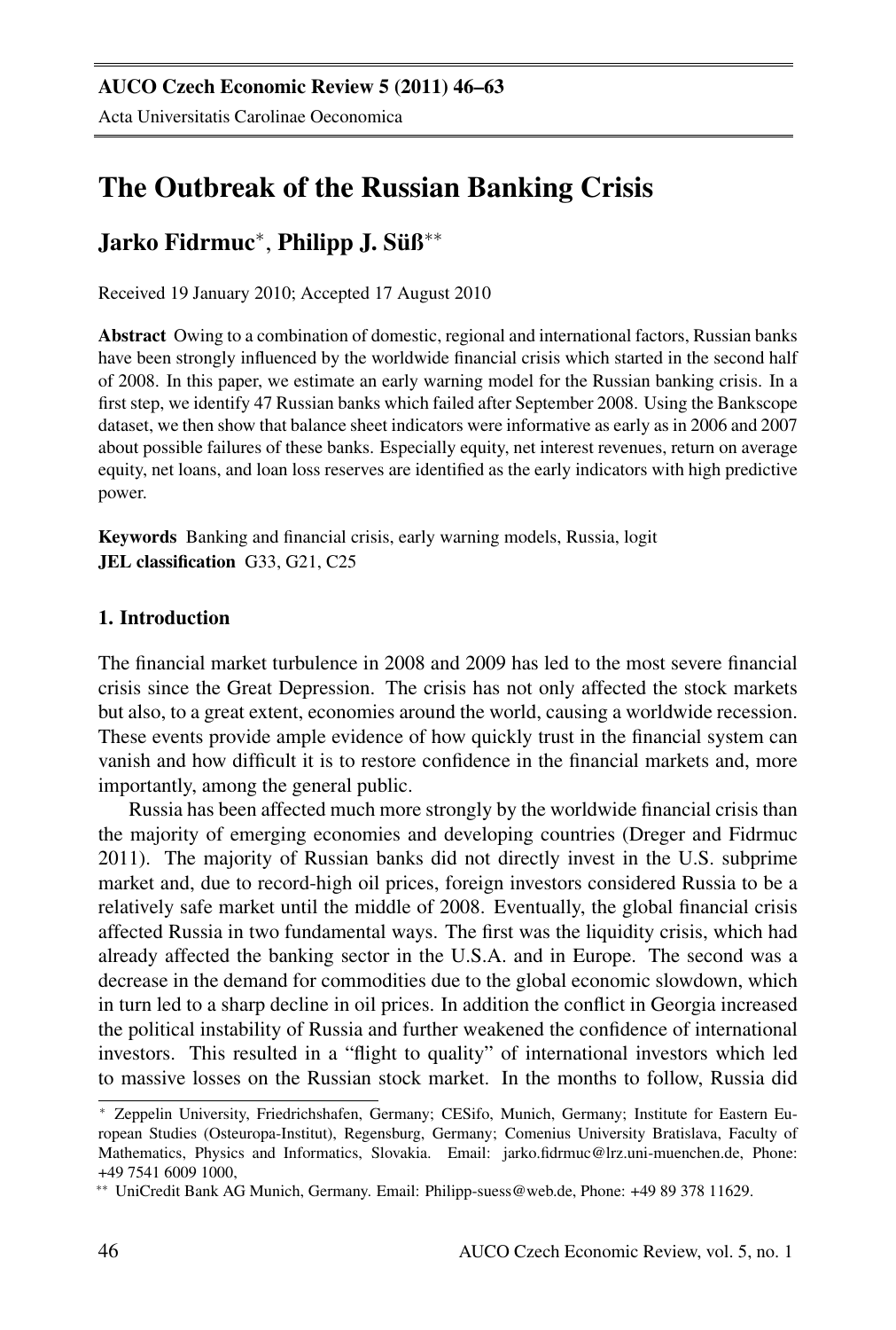not only experience a severe banking crisis but also, owing to the devaluation of the Russian ruble, a currency crisis—the situation thus turned into a so-called twin crisis (Kaminsky and Reinhard 1999).

The current financial crisis provides evidence for the economic and social costs that can be associated with periods of financial, and in particular banking distress. Therefore the need for reliable early warning models to forecast potential banking crises is more present than ever (Reinhart and Rogoff 2008, 2009). The possibility to detect potential banking crises could not only reduce the associated economic costs but would also ensure a safe and sound banking system in which banks are able to perform their intermediary role. Given the importance of the subject, an extensive literature on the prediction of banking crises in general and on bank failure prediction in particular has evolved. Using a logit regression approach and balance sheet data from 2006 and 2007, we tried to identify internal factors which influenced the failure of Russian banks during the Russian financial crisis of 2008. The results indicate that liquidity plays an important role in bank failure prediction, but earnings ability and capital adequacy also turn out to be important determinants of failure.

The paper is organized as follows: the next section describes the outbreak of the financial crisis in Russia in the second half of 2008; Section 3 presents a literature review on early warning models; Section 4 describes our dataset and analyzes factors determining the probability of bank failures in logit models; the last section concludes.

#### 2. The Russian crisis in 2008/2009

The first signs of liquidity shortages in the Russian interbank market started to erupt in September 2008, after the bankruptcy of Lehman Brothers (Brunnermeier 2008). As a consequence, more and more investors sold their assets and the RTS Index continued to decline. Due to the increased counterparty risk and the loss of confidence between banks, the liquidity shortages in the interbank market increased. On September 17, 2008, the Russian Federal Financial Market Service decided to close the Russian stock exchange for two days to prevent the Russian stock market from collapsing. Following these events, interbank lending rates increased by 100 basis points.

From July 3 to September 12, 2008, the RTS Index declined by 38 % (see Figure 1). During this time, a high correlation of the RTS Index and the oil price could be observed (Sutela 2008). Figure 1 reveals that as a reaction to the conflict in Georgia, which started in August 2008, the RTS Index fell by 6.5 %. This fact provides ample evidence of how nervous international markets reacted during these turbulent times. Following these events, the devaluation pressure on the Russian ruble increased. Up to this point Russian banks had not yet experienced liquidity shortages.

Due to the growing uncertainties on the international financial markets and the associated flight to quality, Russia began to experience a sudden stop and a reversal of capital flows. In the fourth quarter of 2008, net capital outflows came to USD 130.5 billion, with USD 56.2 billion from the banking sector and USD 74.3 billion from the non-banking sector.

This trend corresponds to the high short-term repayment obligations of Russian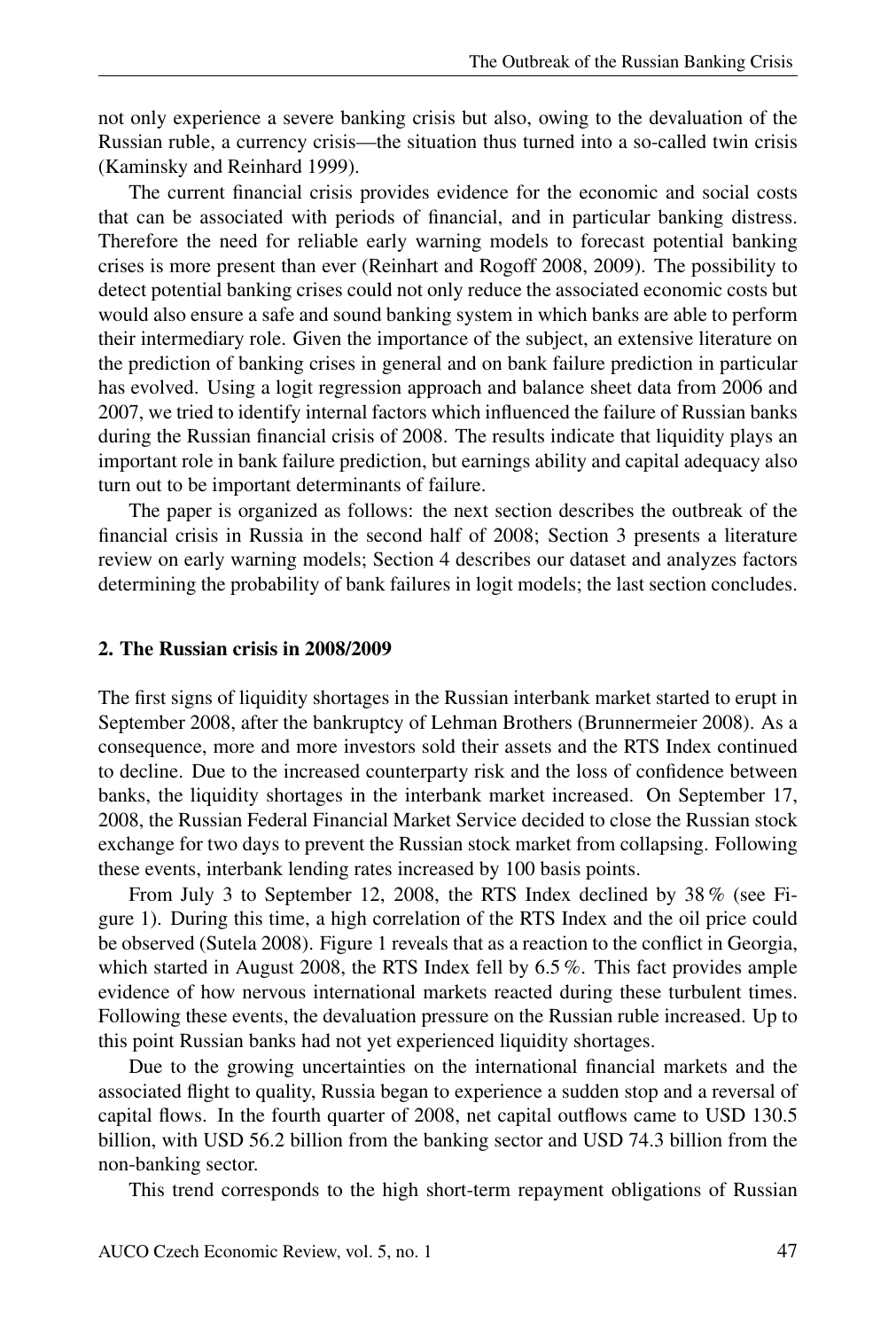

Source: Datastream.

Figure 1. Financial developments in Russia

banks and companies. By mid 2008, Russia's external debt had risen to USD 527 billion. Banking sector debt accounted for 37 % and corporate debt for 56 % of overall debt (Bogetic 2008). Especially small and medium-sized banks had relied on shortterm foreign borrowing as a funding source due to their weak deposit base given the dominance of state-controlled banks. This fact made these banks especially vulnerable to sudden changes in capital flows as the refinancing conditions for their foreign loans worsened.

To mitigate the effects of the financial crisis, the Russian government and the Central Bank of Russia (CBR) implemented a number of measures to support the Russian banking sector with liquidity and the corporate sector with loans. Russian companies, which to a great extent had used international financial markets as a source of funding, also faced difficulties. The reason for this is that Russian companies in many cases used shares as collateral for their loans. After the stock market had experienced a massive decline, the value of companies' collateral decreased accordingly, which worsened their refinancing capabilities. Given the fact that many companies and banks had taken up foreign currency loans, the continuing devaluation of the Russian ruble made loan repayments even more expensive. To increase the level of liquidity and confidence in the interbank market the CBR decided to apply two measures. In a first step the reserve requirements for all bank liabilities were lowered by 4 basis points. This measure increased the liquidity level on the interbank market by approximately RUB 300 billion. In a second step the CBR announced that it would compensate those banks with a rating of above BB-/Ba3 for any losses incurred on the interbank market. The aim of this measure clearly was to increase confidence between banks on the interbank market.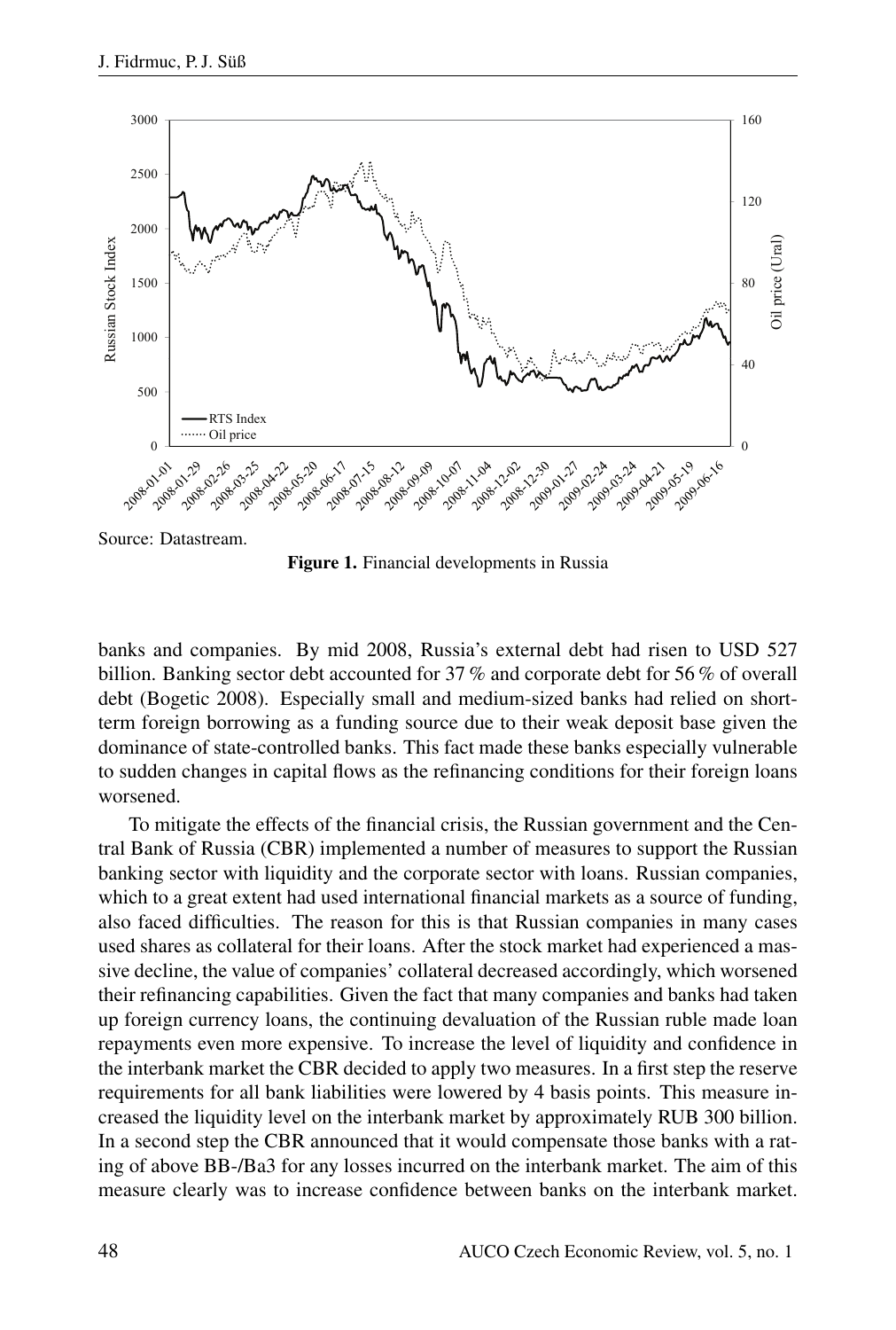Larger banks no longer had to worry about counterparty risk. Previously larger banks were hesitant to lend money to small and medium-sized banks because they feared possible bankruptcies of these institutions. The CBR expected that the liquidity in the interbank market would therefore spread more evenly.

An additional measure to support the banking system and companies was approved by the Russian parliament. On September 29, 2008, the Russian parliament adopted the law "On additional measures to support the financial system of the Russian Federation". The aim of this law was to provide Russian banks and companies with liquidity to repay their foreign loans. For this purpose the Bank for Development and Foreign Economic Affairs (VEB) received USD 50 billion from the CBR. These funds were available for the repayment of all foreign loans shown on the balance sheets of selected companies and banks before September 25, 2008.

However, only those companies which were regarded as being of strategic importance to the Russian economy were eligible to apply for these rescue loans. Most of the companies whose rescue loans were approved belonged to the aluminium, oil, banking and construction sectors. Under the same law, the Russian National Wealth Fund and the Stabilization Fund of the Russian Federation were enabled to deposit up to RUB 450 billion with VEB. VEB used these funds to provide unsecured subordinated loans to commercial banks. VEB distributed these loans to the following banks: the majority state-owned VTB Bank and the state-owned Russian Agricultural Bank received RUB 200 billion and RUB 25 billion, respectively. The remaining funds were granted to those banks which either had an international rating of B-/B3 and above or a national investment grade rating.

The CBR also provided Sberbank with unsecured loans to the amount of RUB 500 billion. The initial idea was that these banks would distribute the additional liquidity within the banking system. Unfortunately the loans granted to the state-owned banks did not reach the interbank lending market and therefore did not ease the liquidity shortage because the high concentration of the Russian banking system prevented the government's liquidity injections from spreading evenly in the interbank market (Barisitz 2008).

Especially small and medium-sized banks were still short of liquidity. To solve this situation the State Duma passed a new law on October 28, 2008: "On additional measures to stabilize the banking system during the period up to 31 December 2011". This law enabled the Russian Deposit Insurance Agency (DIA) to prevent Russian banks from going bankrupt. Under this law, the DIA was able to choose between different bail-out options. It could either find investors for those banks which were on the verge of going bankrupt, and assist the investors with the restructuring of the respective bank or, if no investor could be found, the DIA itself could acquire 75 % of the bank in question. For this purpose the DIA received RUB 200 billion from the government.

Initially the government had decided to only support larger banks in case they faced liquidity problems. However, after small and medium-sized banks had been effectively cut off the interbank market and as the largest banks were hoarding liquidity, the government changed its approach. In an atmosphere prone to rumors, the difficulties which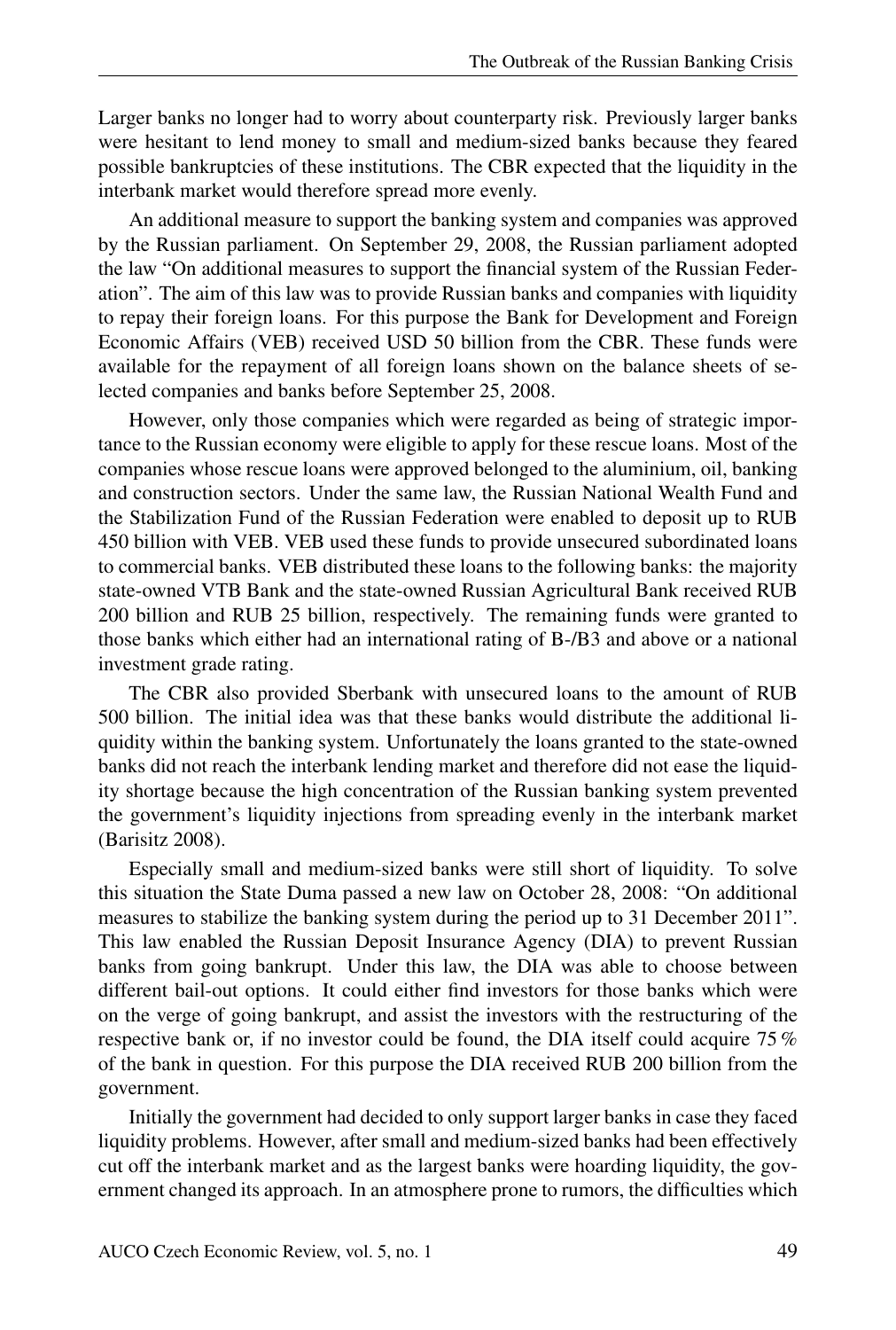small and medium-sized banks faced might have easily caused problems in the entire banking sector and might even have led to bank runs. For this reason the government had been reluctant to allow even the smallest banks to go bankrupt (Fungáčová and Solanko 2008a, 2008b).

However, the results of these policy measures were limited. From September 29 to November 13, 2008, the RTS Index fell by 48 % and the oil price by 43 %. After the massive decline of the RTS Index, the Russian government decided to support the financial markets. For this reason VEB received resources amounting to RUB 175 billion from the National Wealth Fund. VEB therefore acted as an investment agent on the stock market to prevent a further decline of stock prices.

By October 2008, the confidence of the Russian population in the banking system seemed to have decreased markedly. In October 2008 the banking system experienced an average deposit outflow of around 5–6 %. Small and medium-sized banks recorded far greater deposit outflows of around 10–12 %. Even Sberbank saw deposit outflows of 3.2 %. The reasons why the Russian population withdrew deposits from the banks were twofold. Firstly, speculations about possible bank defaults increased. Secondly, as fears of a further devaluation of the ruble increased, the population converted its ruble deposits into foreign currency deposits. Within just one month the share of foreign currency deposits increased from 21.2 % to 26.5 %. This reaction is even more astonishing when one keeps in mind that the government had increased its guarantee on deposits from RUB 400,000 to RUB 700,000 on October 10, 2008.

The continuing sharp decline of the oil price contributed to increasing capital outflows which in turn led to a further decline of the RTS Index. In addition the decline of the oil price fuelled expectations that Russia's current account surplus might turn into a deficit, which increased the pressure on the ruble. To fight the devaluation of the ruble, the CBR had used its foreign reserves. Russia's foreign reserves thus decreased from around USD 600 billion in August to USD 475 billion in November 2008. In mid November the CBR therefore launched a controlled devaluation policy (Sutela 2008). On November 11, 2008, the CBR widened the basket band in which the currency could trade from 30.40 to 30.70 of RUB per 1 USD. Having set this new basket band, the CBR spent almost USD 7 billion on the first day to defend the ruble basket exchange rate at the newly set level. It has to be noted that the devaluation pressure on the ruble was also elevated through speculative attacks. Along the market participants that speculated against the ruble were not only foreign investors but, interestingly, some of the largest state-controlled banks. In addition, the state-controlled banks used the funds they had received from the government to stabilize the interbank market for these speculative attacks.

During the period of November 11 to January 22, 2009, the CBR gradually devaluated the ruble through a regular widening of the ruble basket band. This policy resulted in the ruble's nominal depreciation of almost 40 % against the U.S. dollar and almost 29 % against the euro. The CBR justified its chosen strategy of gradual ruble devaluation by the need for domestic companies and households to adjust to the new exchange rate regime. The gradual ruble devaluation strategy appeared to be very costly for the government: Russia's international reserves decreased from USD 475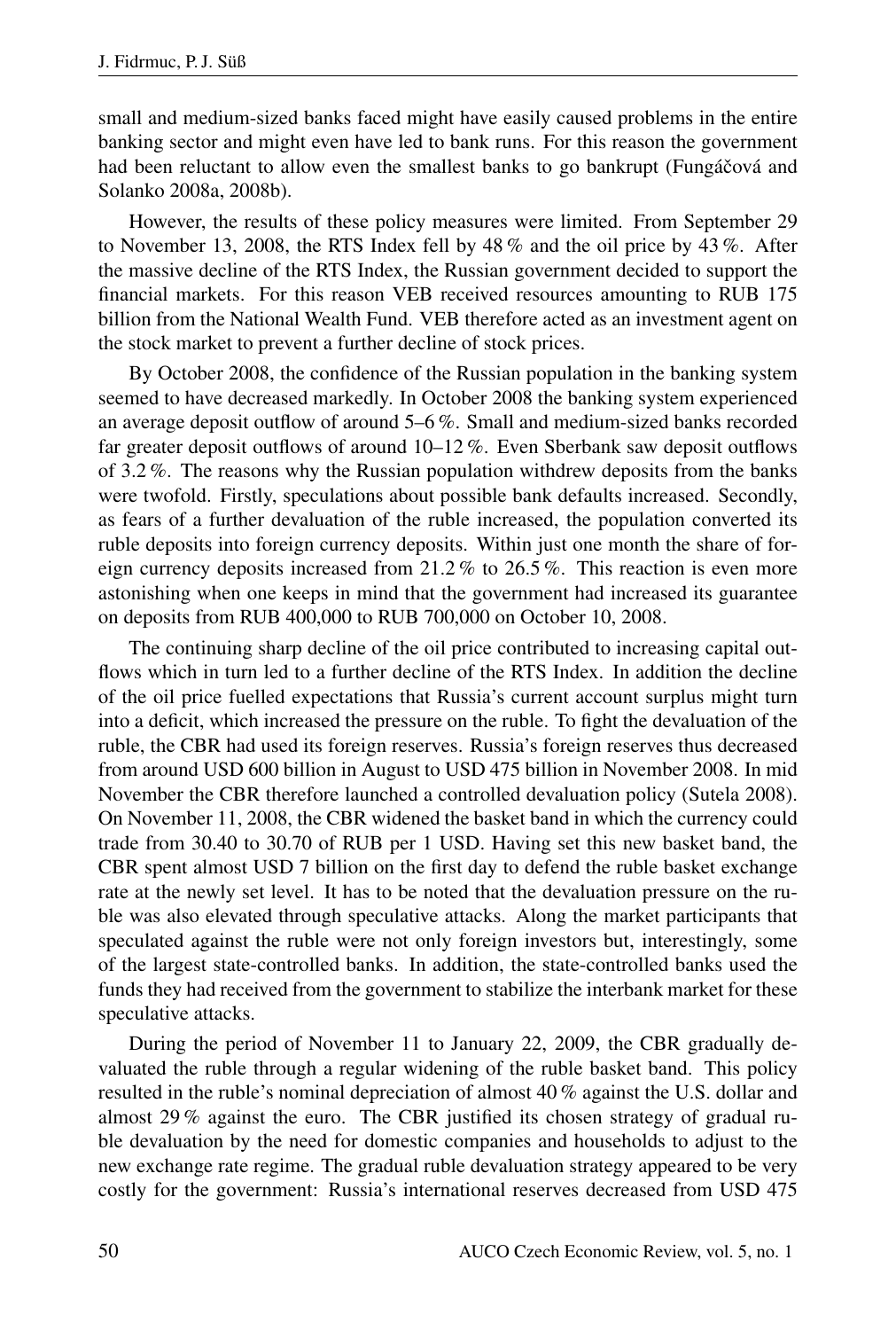billion in November 2008 to USD 386 billion in January 2009. To mitigate further outflows of international investors' capital, the CBR increased its interest rate at a time when other central banks cut their rates (Lehmann 2008).

#### 3. Literature survey

Failure prediction models have a long history in corporate finance literature. The basic model was developed by Altman (1968). In his study Altman used multivariate discriminant analysis to analyze the probability of failure among manufacturing firms. The model uses five financial ratios to predict bankruptcy one and two years before the firm in question actually fails or survives. Altman's results showed that firms with certain financial structures (characterized by their financial ratios) have a higher probability of failure than firms with different characteristics. Altman's groundbreaking results led to an increased research interest in this field. His model was extended and eventually applied to predict bank failures.

The study of bank failures is important for two reasons. Firstly, understanding the factors related to a bank's failure enables regulatory authorities to manage and supervise banks more efficiently. Secondly, the ability to differentiate between sound and troubled banks will reduce the expected costs of a bank failure. If a problem bank can be detected early enough, actions can be taken to either prevent the bank from failing or to minimize the costs to the public. Therefore, to prevent bank failures, regulators are interested in developing early warning systems (EWS) in order to identify problem banks and to avoid bankruptcies. The current crisis, which started as a banking crisis and later evolved into a global financial crisis, exemplifies the importance of bank failure prediction models. Not only did the current crisis show how costly the bailout of banks can be, it also made clear how important it is to maintain a safe and sound banking system for each and every economy. In the following, we will discuss whether bank failure prediction models might have been able to predict the current Russian banking crisis.

Martin (1977) applied Altman's results to predict bank failures. He employed a logit model to predict bank failures, using a two year horizon between the statement year of the financial ratio data and the observation year during which a bank could either have failed or survived. Using all Federal Reserve member banks, he identified 58 banks which failed during a seven year period in the 1970s. The results of Martin's study showed that different indicators on capital adequacy, liquidity, asset quality and earnings were not only significant, but actually able to predict bank failure. Martin's model can therefore be described as an early warning system (EWS) for bank failures. Another author, Sinkey (1975, 1978) also found evidence for the assumption that poor asset quality and low capital ratios could best identify potential problem banks.

Motivated by these research results, the US Federal Deposit Insurance Corporation introduced a bank monitoring system in 1977 to help structure their bank monitoring process. This system consisted of 12 financial ratios which can be categorized into the following groups: Capital adequacy (C), Asset quality (A), Management compe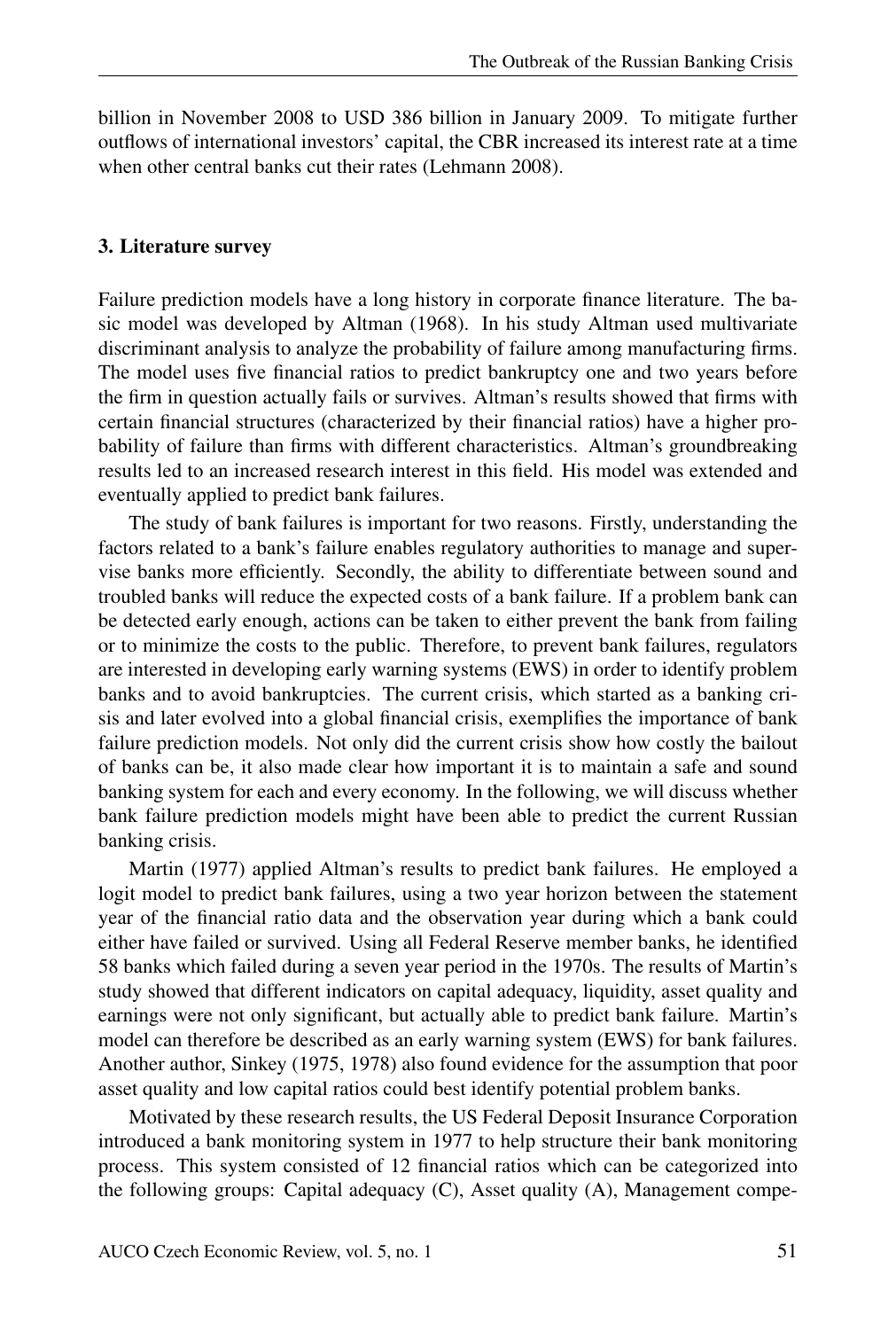tence (M), Earnings ability (E) and Liquidity  $(L)$ .<sup>1</sup> Hence, the term CAMEL rating was created. This rating method allows regulators to identify potential problem banks by comparing each observed financial ratio with a benchmark. If a particular bank does not meet the minimum ratio requirements, it is reviewed by the regulators.

Most of the failure prediction models use variables which can be categorized under four of the five CAMEL factors. The variable which is usually missing is the one that assesses management quality. In a way this is surprising, because many bank failure prediction studies have concluded that poor quality and efficiency of bank management are the leading causes of bank failure (see e.g. Barr and Siems 1997; Wheelock and Wilson 2000; and Derviz and Podpiera 2008). Currently, a large number of failure prediction models are used, based on various types of modeling such as logit models, survival analysis, decision trees, trait recognition and neural networks.

The health of the banking sector is a prerequisite to increase private savings and allocate loans to their most productive use (Hanousek et al. 2007). This is especially important in transition economies such as Russia (Fungáčová and Poghosyan 2011; Fungáčová and Weill 2009). We will therefore now briefly outline the results of bank failure prediction models in Russia. Kuznetsov (2003) applied a logit model to analyze which factors influenced the failures of banks during the Russian banking crisis of 1998. He concludes that medium-sized banks with large investments in government bonds were more likely to survive the crisis. The profitability and liquidity of banks turned out to have no influence on the probability of failure. Golovan et al. (2003) are the first to divide all Russian banks into clusters and then employ a logit regression to each cluster. Their results show that the probability to fail is negatively related to capital adequacy, liquidity and the share of government bonds. Lanine and Vander Vennet (2005), using a logit and trait recognition model, also studied the banking crisis of 1998 and came to the same conclusion. The study by Konstandina (2006) also applied a logit regression to identify potential factors which influence bank failure. According to her results, bank efficiency clearly matters. Less efficient banks have a higher chance of failure. Higher levels of non-performing loans also bring a higher risk of failure, as does the holding of government securities. Liquidity also appears to be a significant factor that influences bank failure.

## 4. Early warning model for the Russian banking crisis

### 4.1 Data description

The data used in this paper were drawn from the Bankscope database. The initial sample consisted of 1,120 Russian banks. Due to a large number of missing values, this sample was reduced to 875 banks. Most models which try to predict bank failures use balance sheet data to construct financial ratios. These financial ratios are designed to reflect the soundness of a bank in several aspects. Given the importance of the subject, extensive research has been devoted to the design and identification of such financial ratios. As a result, earlier research used over a hundred financial ratios on the

 $1$  Newer versions of CAMEL models also comprise the additional category of sensitivity to market risk. These models are referred to as CAMELS (Flannery 1998, BIS 2002).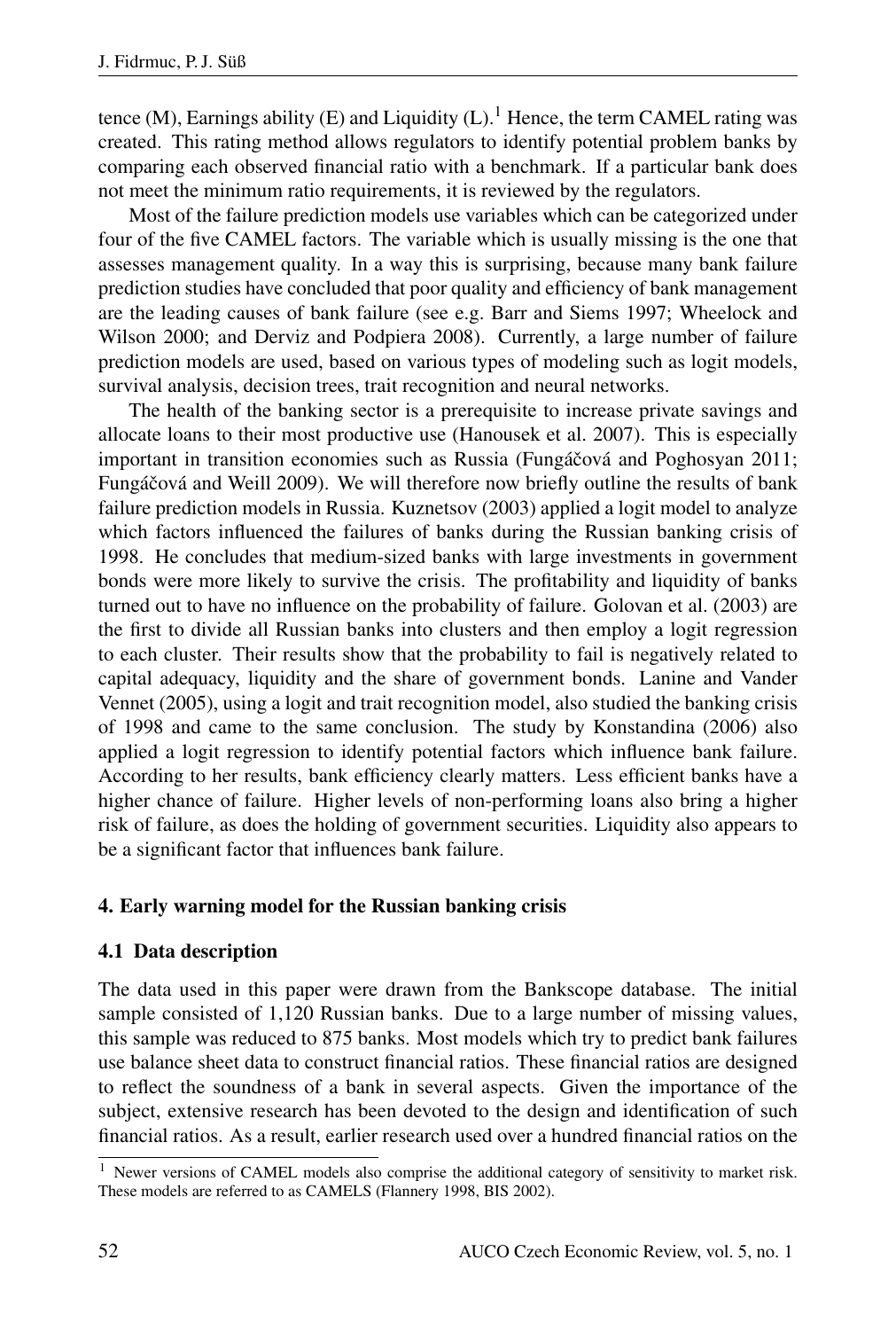basis of raw balance sheet data. For the identification of problem banks, these financial ratios are believed to be more effective explanatory variables than raw balance sheet data.

The explanatory variables usually include the financial ratios belonging to the CAMEL categories (Zhao et al. 2009). A bank's capital base is a crucial explanatory variable since it shows the financial strength of the institution (Estrella and Park 2000). Capital adequacy is a measure of the level and quality of a bank's capital base. Asset quality measures the level of risk of a bank's assets. This is related to the quality and diversity of borrowers and their ability to repay loans. Management quality is a measure of the quality of a bank's officers and the efficiency of its management structure. Earnings ability is a measure of the performance of a bank and the stability of its earnings stream. Liquidity measures a bank's ability to meet unforeseen deposit outflows within a short time (Karas et al. 2010). Each of these general characteristics could in theory have an impact on a bank's failure.

|                                        | No Failure |        | Failures |        | Equality test |                   |
|----------------------------------------|------------|--------|----------|--------|---------------|-------------------|
|                                        | Mean       | S.D.   | Mean     | S.D.   |               | $F$ -test p-value |
| Loan loss reserve / Gross loans        | 5.709      | 6.772  | 4.060    | 4.778  | 0.633         | 0.427             |
| Impaired loans / Gross loans           | 1.885      | 5.469  | 3.681    | 1.961  | 0.006         | 0.936             |
| Impaired loans / Equity                | 7.871      | 32.909 | 22.568   | 9.143  | 0.050         | 0.823             |
| Equity / Total assets                  | 20.212     | 13.977 | 7.282    | 14.284 | 6.044         | 0.014             |
| Equity / Net Loans                     | 50.035     | 67.970 | 49.742   | 31.856 | 2.380         | 0.123             |
| Equity / Liabilities                   | 32.891     | 49.465 | 11.921   | 17.673 | 3.207         | 0.074             |
| Net interest margin                    | 6.908      | 3.644  | 1.777    | 5.730  | 3.520         | 0.061             |
| Net interest rev / Avg assets          | 5.959      | 2.690  | 1.641    | 4.764  | 6.611         | 0.010             |
| Oth operational income / Avg assets    | 6.457      | 6.383  | 5.347    | 6.620  | 0.022         | 0.883             |
| Non interest expend. / Avg assets      | 9.395      | 7.522  | 5.075    | 9.022  | 0.082         | 0.775             |
| Return on average assets (ROAA)        | 2.003      | 3.944  | 1.014    | 1.564  | 0.419         | 0.518             |
| Return on average equity (ROAE)        | 12.872     | 12.056 | 9.717    | 13.009 | 0.004         | 0.948             |
| Cost to income ratio                   | 65.837     | 17.914 | 23.431   | 75.482 | 9.226         | 0.002             |
| Recurring earning power                | 4.134      | 3.088  | 2.468    | 2.776  | 6.409         | 0.012             |
| Net loans / Total assets               | 54.668     | 19.333 | 15.970   | 59.448 | 2.022         | 0.155             |
| Net loans / Total dept & borrowing     | 80.074     | 49.315 | 20.877   | 76.072 | 0.222         | 0.638             |
| Liquid assets / Total dept & borrowing | 49.696     | 44.103 | 18.775   | 32.002 | 5.428         | 0.020             |

Table 1. Descriptive statistics of banking indicators, 2007

Source: Bankscope, own calculations.

Keeping this is in mind, we decided to look initially at 36 financial ratios available in the Bankscope database, dividing them into the different CAMEL categories. We did not include indicators of management quality because a large number of values on this item was missing from the dataset. After controlling for these missing values, 17 financial ratios remained (see Table 1).

A positive (negative) sign indicates that the probability of failure will increase (decline) if the financial ratio increases. The ratio of loan loss reserves to gross loans indicates the portfolio quality. The higher the ratio, the poorer the quality of the loan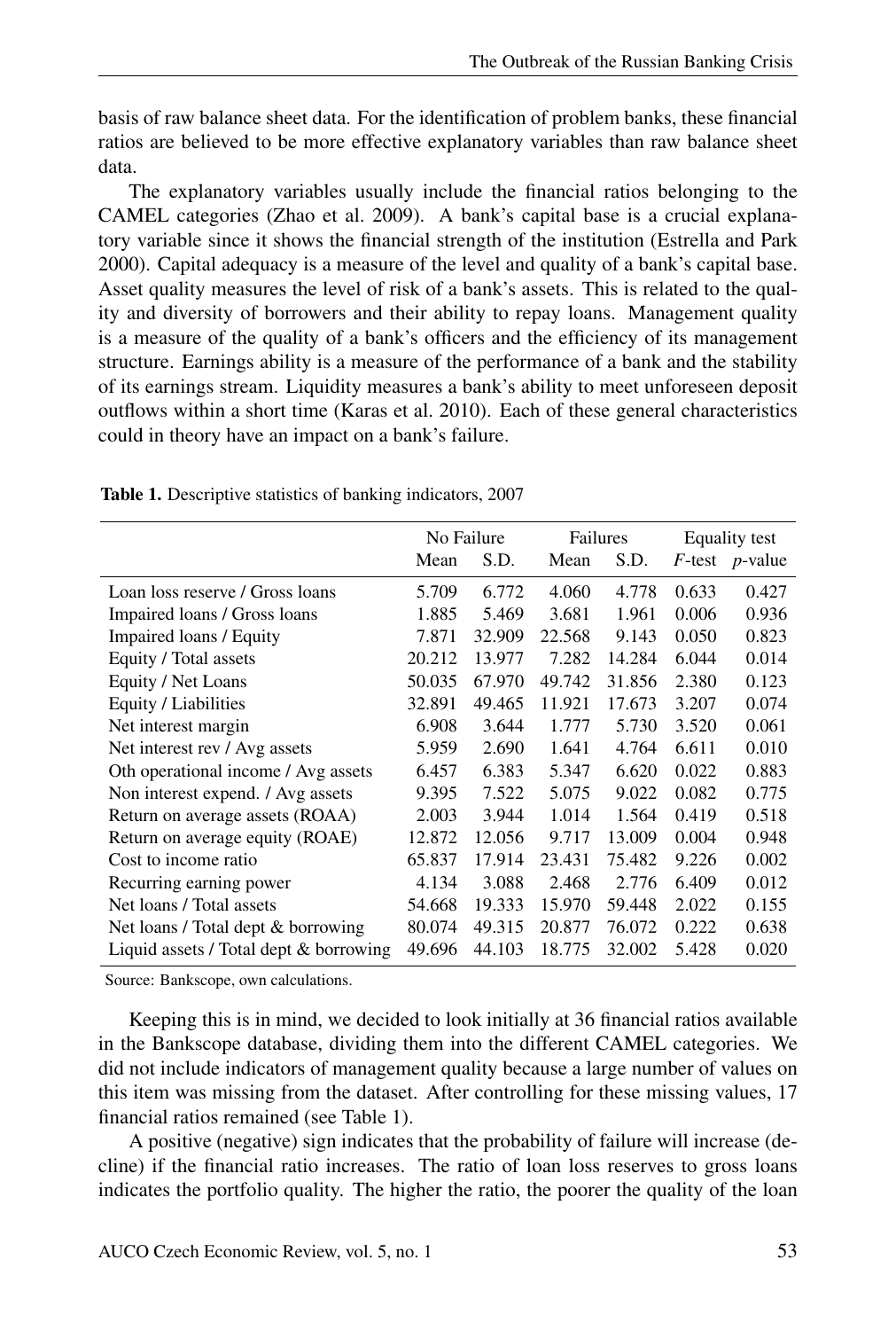portfolio will be. Hence, we expect this variable to have a positive sign. The same is true for the other two ratios belonging to the asset quality category.

Better capitalized banks have higher chances of surviving since their cushion for losses is larger. We expect to see a negative sign for the ratio of equity to total assets. The same is true for the ratio of equity to net loans, which increases the cushion available to absorb losses and hence decreases the probability of failure.

All ratios under the category earnings ability decrease the probability of failure if they rise themselves, because an increase in any of these ratios is equivalent to higher profitability, and thus the probability of failure should decrease. The only exception is the cost to income ratio. If this ratio increases, the general earning power of the respective bank decreases. Therefore, we expect that if this ratio increases, the probability of failure will increase as well. The higher the ratio of net loans to total assets, the less liquid a bank will be, which in turn should raise the probability of failure.

The descriptive statistics in Table 1 reveal that especially the following variables show major differences between the two groups: equity to total assets, equity to net loans, equity to liabilities, net loans to total assets, and the cost to income ratio.

#### 5. Definition of bank failure

Enterprises are normally defined as bankrupt when their net worth becomes negative. Most bank problems are, however, resolved in some way before a bank's net worth actually becomes negative. The current crisis once again showed that it is also reasonable to regard a bank as failed if it has received either funds from the government. Such a government intervention usually happens if the effects of a bank failure on the real economy and the banking system in general are unforeseeable. Another option to save a bank from actually failing is its compulsory merger with a state-controlled bank.

The Russian government used each of the described options to stabilize the national banking system. The related interventions were mainly carried out by the Deposit Insurance Agency or by government-owned or -controlled banks such as Sberbank, Vnesheconombank and the National Reserve Bank. Not only did the government act as a stabilizing factor in these turbulent times, privately and publicly owned banks also used the opportunity to acquire troubled banks.

For the purpose of this paper, a bank is therefore considered as failed if it meets one of the following conditions: the bank's license was revoked; a direct state bailout was performed; the bank received funds from a government entity (other than an earlier ownership participation as in the case of the state banks mentioned above); or a compulsory merger or takeover took place. Table 2 lists all identified bank failures with a short description of their cases.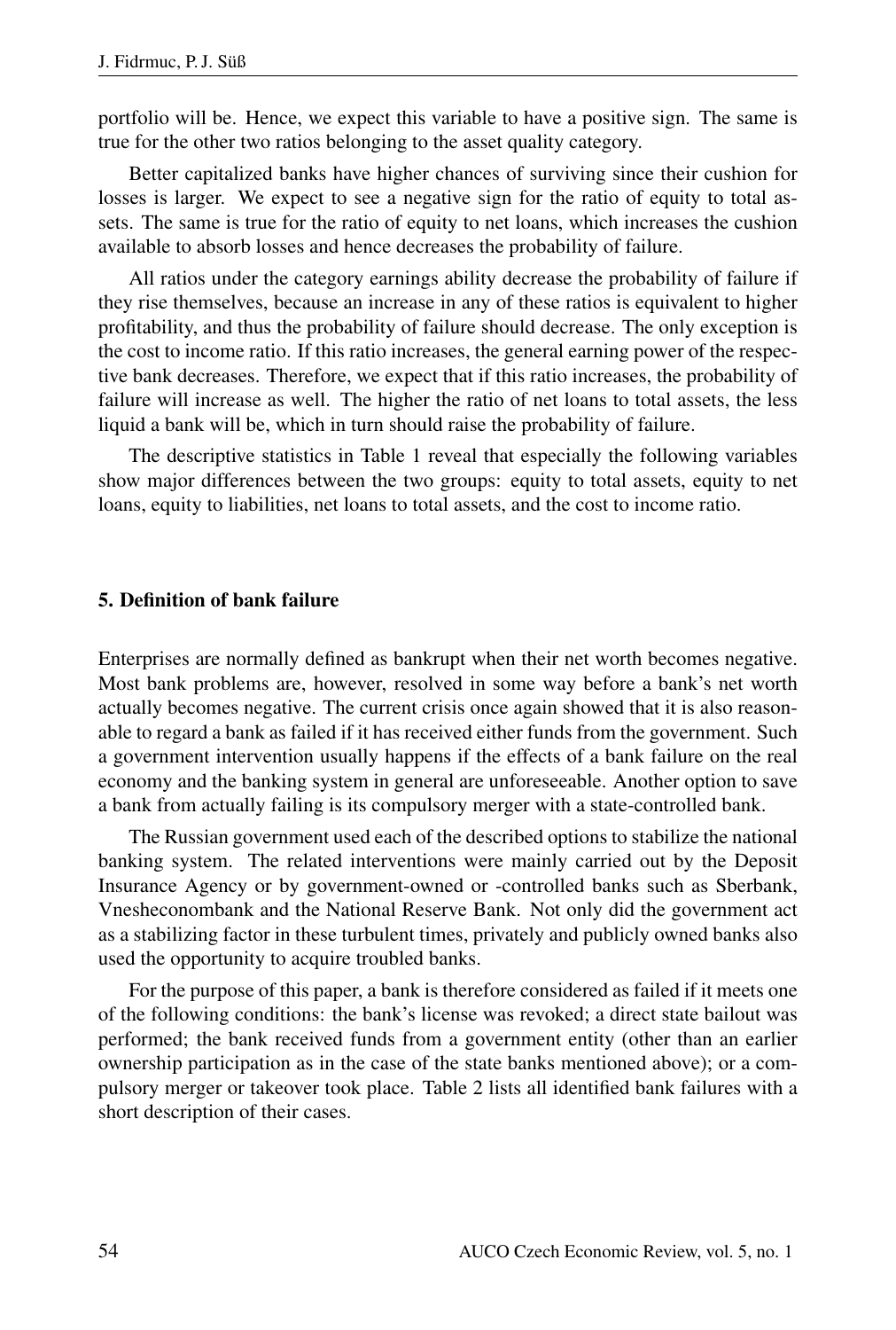| Bank name                                  | Acquired by                        | Involvement                     |            | Date Bankscope |
|--------------------------------------------|------------------------------------|---------------------------------|------------|----------------|
| Svyat bank                                 | VEB                                | Direct state bailout            | 23.9.2008  | Yes            |
| <b>KIT Finance</b>                         | Alrosa                             | State-controlled                | 10.10.2008 | No             |
| Soyuz                                      | Gazenergoprombank State-controlled |                                 | 11.10.2008 | Yes            |
| Globex                                     | VEB                                | Direct state bailout 17.10.2008 |            | Yes            |
| VEFK*                                      | DIA                                | Direct state bailout 21.10.2008 |            | Yes            |
| Sobinbank*                                 | Gazenergoprombank State-controlled |                                 | 15.10.2008 | Yes            |
| Severnaya Kazna*                           | Alfa Bank                          | <b>DIA</b>                      | 9.12.2008  | Yes            |
| Russky Bank Razvitiya                      | Otkritie                           | <b>DIA</b>                      | 13.12.2008 | No             |
| <b>Russian Capital Bank</b>                | Nat. Reserve Bank                  | CBR support                     | 14.1.2009  | N <sub>0</sub> |
| Elektronika*                               | Nat. Reserve Bank                  | DIA                             | 1.12.2008  | Yes            |
| Gubernsky Bank*                            | Sinara Group                       | <b>DIA</b>                      | 11.11.2008 | Yes            |
| Nizhegorodpromstroybank* Sarovbusinessbank |                                    | <b>DIA</b>                      | 17.11.2008 | Yes            |
| Bank 24.ru*                                | Probusinessbank                    | <b>DIA</b>                      | 7.12.2008  | Yes            |
| Yarsotsbank*                               | Promsvyazbank                      | CBR support                     | 21.10.2008 | No             |
| Potenzial*                                 | Solidarnost Bank                   | DIA                             | 10.11.2008 | Yes            |
| Gasenergobank*                             | Probusinessbank                    | <b>DIA</b>                      | 14.11.2008 | Yes            |
| Bashinvest*                                | <b>Binbank</b>                     | <b>DIA</b>                      | 24.11.2008 | Yes            |
| Moscow Zalogovy Bank                       | <b>Bank of Moscow</b>              | <b>DIA</b>                      | 29.12.2008 | N <sub>0</sub> |
| Moskovsky Kapital                          | Nomos Bank                         | DIA                             | 19.12.2008 | No             |
| Nizhniy Novgorod*                          | Promsvyazbank                      | DIA                             | 28.11.2008 | Yes            |
| Russian Develop. Bank                      | DIA                                | <b>DIA</b>                      | 6.11.2008  | Yes            |
| <b>Investment Bank Trust*</b>              | National Bank Trust Merger         |                                 | 20.11.2008 | Yes            |
| APR Bank*                                  | Onexim Group                       | Merger                          | 24.11.2008 | Yes            |
| MDM Namk*                                  | <b>URSA Bank</b>                   | Merger                          | 3.12.2008  | Yes            |
| Tharkhany Bank                             | Morskoy                            | <b>DIA</b>                      | 22.12.2008 | Yes            |
| Kauri Bank                                 | License revoked                    | License revoked                 | 10.2.2009  | Yes            |
| <b>Econats Bank</b>                        | License revoked                    | License revoked                 | 22.12.2008 | Yes            |
| Peace Bank                                 | License revoked                    | License revoked                 | 22.12.2008 | N <sub>0</sub> |
| <b>Bank Eurasia Center</b>                 | License revoked                    | License revoked                 | 22.12.2008 | Yes            |
| Sakhalin Vest*                             | License revoked                    | License revoked                 | 22.12.2008 | Yes            |
| <b>West Bank Premier</b>                   | License revoked                    | License revoked                 | 22.12.2008 | No             |
| Lefco Bank                                 | License revoked                    | License revoked                 | 12.11.2008 | Yes            |
| Sibcontact                                 | License revoked                    | License revoked                 | 6.2.2009   | Yes            |
| ZelAK Bank                                 | License revoked                    | License revoked                 | 18.1.2009  | Yes            |
| <b>Bank Sochi</b>                          | License revoked                    | License revoked                 | 17.11.2008 | Yes            |
| Setevoi Neftyanoy Bank*                    | License revoked                    | License revoked                 | 16.12.2008 | Yes            |
| Agrokhimbank*                              | License revoked                    | License revoked                 | 30.12.2008 | Yes            |
| Baltcreditbank                             | License revoked                    | License revoked                 | 19.12.2008 | Yes            |
| Net Oil Bank                               | License revoked                    | License revoked                 | 19.12.2008 | Yes            |
| Inkasbank*                                 | License revoked                    | License revoked                 | 19.2.2009  | No             |
| Sudcombank*                                | License revoked                    | License revoked                 | 19.2.2009  | Yes            |
| Prikamye Bank                              | License revoked                    | License revoked                 | 19.1.2009  | Yes            |
| Uraykombank                                | License revoked                    | License revoked                 | 10.2.2009  | Yes            |
| Integro*                                   | License revoked                    | License revoked                 | 27.11.2008 | Yes            |
| Kurganprombank*                            | License revoked                    | License revoked                 | 27.11.2008 | Yes            |
| Gazinvestbank                              | License revoked                    | License revoked                 | 17.12.2008 | Yes            |

Table 2. Descriptive statistics of banking indicators, 2007

Source: Deposit Insurance Agency (DIA), Reuters, Interfax, Bloomberg, Renaissance Capital.

\*Banks whose equity is below EUR 5 million.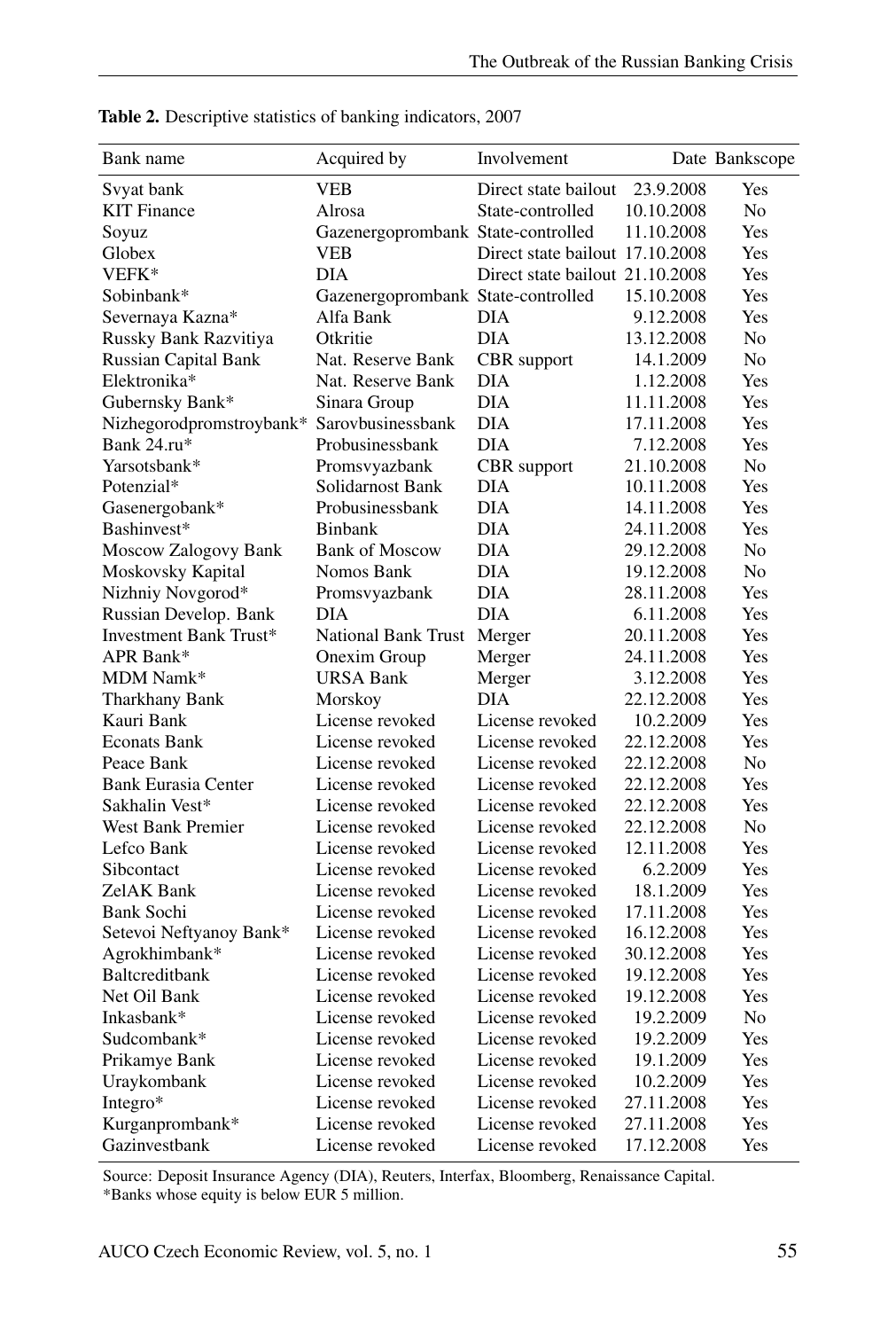Because the Russian financial crisis started in August 2008, we will focus on those banks which met one of the above criteria between August 2008 and February 2009. Various researchers mentioned in their papers that it is a challenging task to find reliable information about the Russian banking system in general and about Russian banks in particular. We experienced similar problems when we tried to find information about those banks which failed during that time. Therefore, we do not claim that the list of failed banks in Table 2 is complete. If some of the failed banks might be missing, it is more than likely that these banks resemble so-called pocket or highly specialized banks whose equity is very small. We will therefore estimate a model in which we exclude those banks whose equity is below EUR 5 million, although we are aware that these banks may be regionally specialized. All in all, we were able to find 47 banks which failed during the analyzed period. Out of this number, nine banks were not covered by the Bankscope database. We use different versions of bank failures in the sensitivity analysis as described below.

#### 6. An early warning model for Russian banks

We estimate the probabilities of defaults when the dependent variable *q* equals 1, given the available information set on the Russian bank *i* in time  $t - p$ ,

$$
P(q_{it} = 1 | \Omega_{t-p}) = \mathbf{F}_{t-p} \beta + \varepsilon_{it}, \qquad (1)
$$

where matrix  $\bf{F}$  includes several financial ratios from the bank's balance sheet as discussed above and  $\varepsilon$  is the error term. These variables are lagged either by one (explanatory variables are for 2007) or two (data for 2006) years. The results of the logit regression model are displayed in Table 3. The signs of the coefficients indicate the direction an independent variable has on the dependent variable. All variables (except the ratio of loan loss reserves to gross loans) that were included in the model prove to be statistically significant in the basic specification for 2007. The remaining variables each represent one of the CAMEL categories. As expected, equity to total assets is negative and significant at the 5 % level and has the expected effect on bank failure. This result is in line with other studies. Konstandina (2006) and Männasoo and Mayes (2009) come to the same result. Therefore the result shows that better capitalized banks have a lower probability of failure because their cushion against asset malfunction is greater.

The ratio of net interest revenue (income) to average assets is also negative and highly significant and also has the expected effect on bank failure. This result is in line with Peresetsky and Karminsky (2008). It indicates that the higher the profitability of a bank, the lower is the probability that it will fail.

The ratio of net loans to total assets is positive and significant at the 5% level and has the expected effect on bank failure. This result is plausible because the higher this ratio is, the higher is the risk of potential loan losses and the less liquid a bank will be. Again this result is in line with Konstandina (2006). Less liquid banks therefore have a higher probability of failure.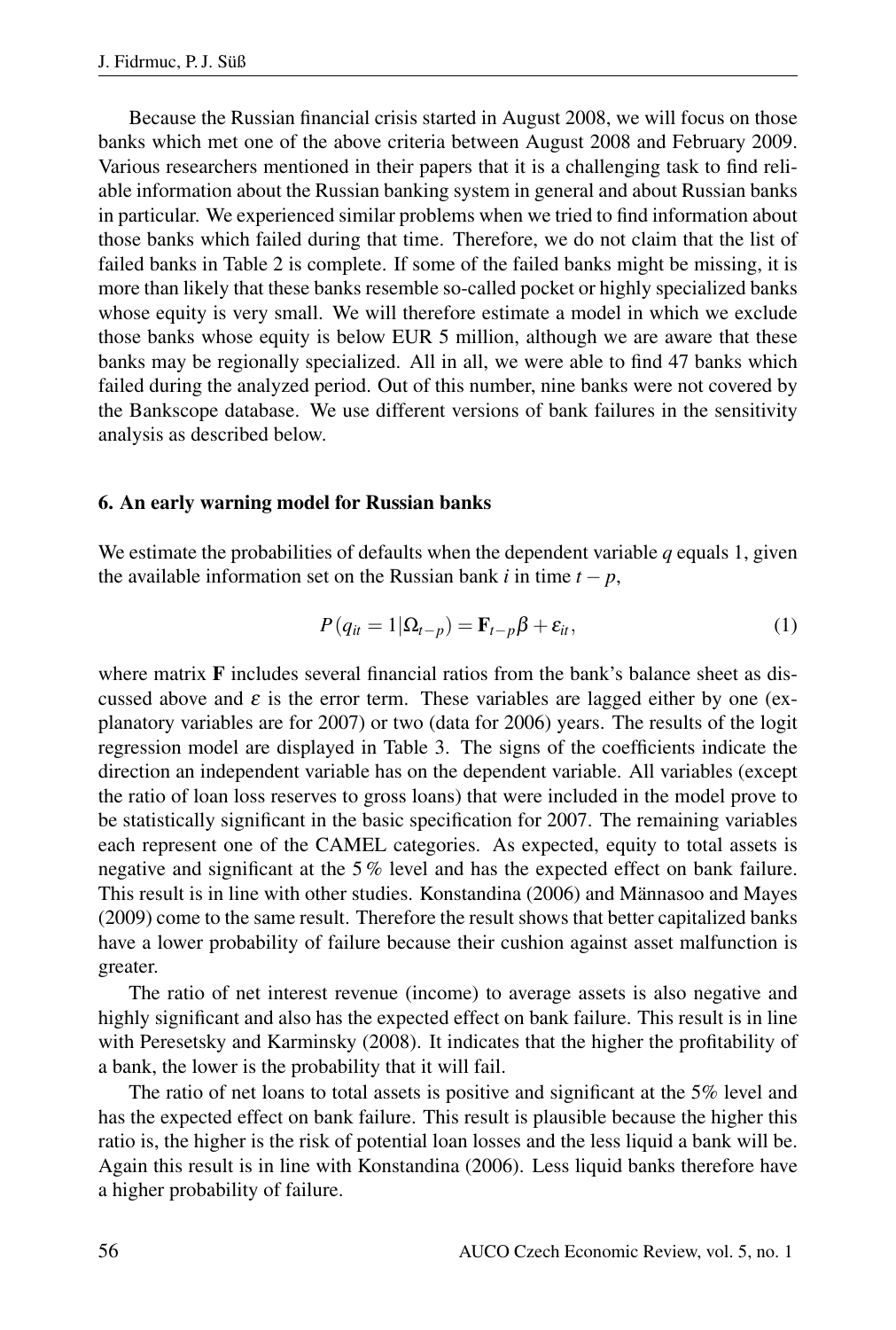|                                       | 2007        |         | 2006       |            | License<br>revoked |          | Equity over<br>EUR 5 mil. |            |
|---------------------------------------|-------------|---------|------------|------------|--------------------|----------|---------------------------|------------|
| Constant                              | $-5.792***$ |         | $-2.422*$  |            | $-8.528***$        |          |                           | $-4.416**$ |
| Asset quality:                        |             |         |            |            |                    |          |                           |            |
| Loan loss reserves / Gross loans      |             | 0.044   |            | 0.014      |                    | $0.074*$ |                           | 0.019      |
|                                       | (0.033)     |         | (0.045)    |            | (0.038)            |          | (0.046)                   |            |
| Capital adequacy:                     |             |         |            |            |                    |          |                           |            |
| Equity / Total assets                 | $-0.053**$  |         | $-0.066**$ |            | $-0.054$           |          | $-0.053*$                 |            |
|                                       |             | (0.025) |            | (0.028)    |                    | (0.034)  |                           | (0.03)     |
| Earnings ability:                     |             |         |            |            |                    |          |                           |            |
| Cost to income ratio                  | $0.037***$  |         |            |            | $0.049***$         |          | $0.031**$                 |            |
|                                       |             | (0.011) |            |            |                    | (0.014)  |                           | (0.012)    |
| Net interest revenue / Average assets | $-0.265**$  |         | $-0.204**$ |            | $-0.185$           |          |                           |            |
|                                       |             | (0.104) |            | (0.101)    |                    | (0.138)  |                           |            |
| Net interest margin                   |             |         |            |            |                    |          |                           | $-0.075$   |
|                                       |             |         |            |            |                    |          |                           | (0.112)    |
| Return on average equity              |             |         |            | $-0.049**$ |                    |          |                           |            |
|                                       | (0.024)     |         |            |            |                    |          |                           |            |
| Liquidity:                            |             |         |            |            |                    |          |                           |            |
| Net loans / Total assets              | $0.036**$   |         | $0.031**$  |            | $0.045**$          |          | 0.006                     |            |
|                                       |             | (0.012) | (0.013)    |            | (0.017)            |          | (0.015)                   |            |
| Number of observations                | 875         |         | 802        |            | 875                |          | 543                       |            |
| Number of failed banks                | 34          |         | 29         |            | 18                 |          | 20                        |            |
| Omnibus test of model coefficients    | $0.000***$  |         | $0.001***$ |            | $0.001***$         |          | $0.025**$                 |            |
| $-2$ log likelihood                   | 255.958     |         | 229.011    |            | 145.552            |          | 171.375                   |            |
| Cox & Snell $R^2$                     | 0.035       |         | 0.025      |            | 0.023              |          | 0.023                     |            |
| Nagelkerke $R^2$                      | 0.126       |         | 0.094      |            | 0.129              |          | 0.081                     |            |
| Predictive power (cut level):         | 0.05        | 0.04    | 0.04       | 0.05       | 0.04               | 0.05     | 0.04                      | 0.05       |
| Specificity in %                      | 76.0        | 66.2    | 66.2       | 76.2       | 98.2               | 92.2     | 60.3                      | 71.8       |
| Sensitivity in %                      | 52.9        | 58.6    | 58.6       | 55.2       | 52.9               | 29.4     | 59.1                      | 40.9       |
| Overall accuracy (correct rate) in %  | 75.1        | 66.0    | 66.0       | 75.4       | 88.5               | 91.7     | 60.2                      | 70.5       |

#### Table 3. Early crisis prediction model for Russian banks

Note: Standard errors are reported in parenthesis. \*, \*\*, and \*\*\* denote significance at the 10%, 5%, and 1% level, respectively.

The cost to income ratio is highly significant and has the expected positive effect on bank failure. If this ratio increases, the efficiency of the respective bank decreases and therefore its probability of failure increases. Finally, the ratio of loan loss reserves to gross loans is not significant but it keeps the correct sign.

We have performed several sensitivity tests. First, we estimate the same logit regression using balance sheet data for 2006. These results are also displayed in the second column of Table 3. The results confirm that all variables, except the ratio of loan loss reserves to gross loans, are significant at the 5% level. Again all variables have the expected signs.

Next, we change the definition of bank failure. In this model, those banks are labeled as failed whose licenses were revoked during the period from August 2008 to February 2009. Under the current legislation, the CBR is obligated to revoke the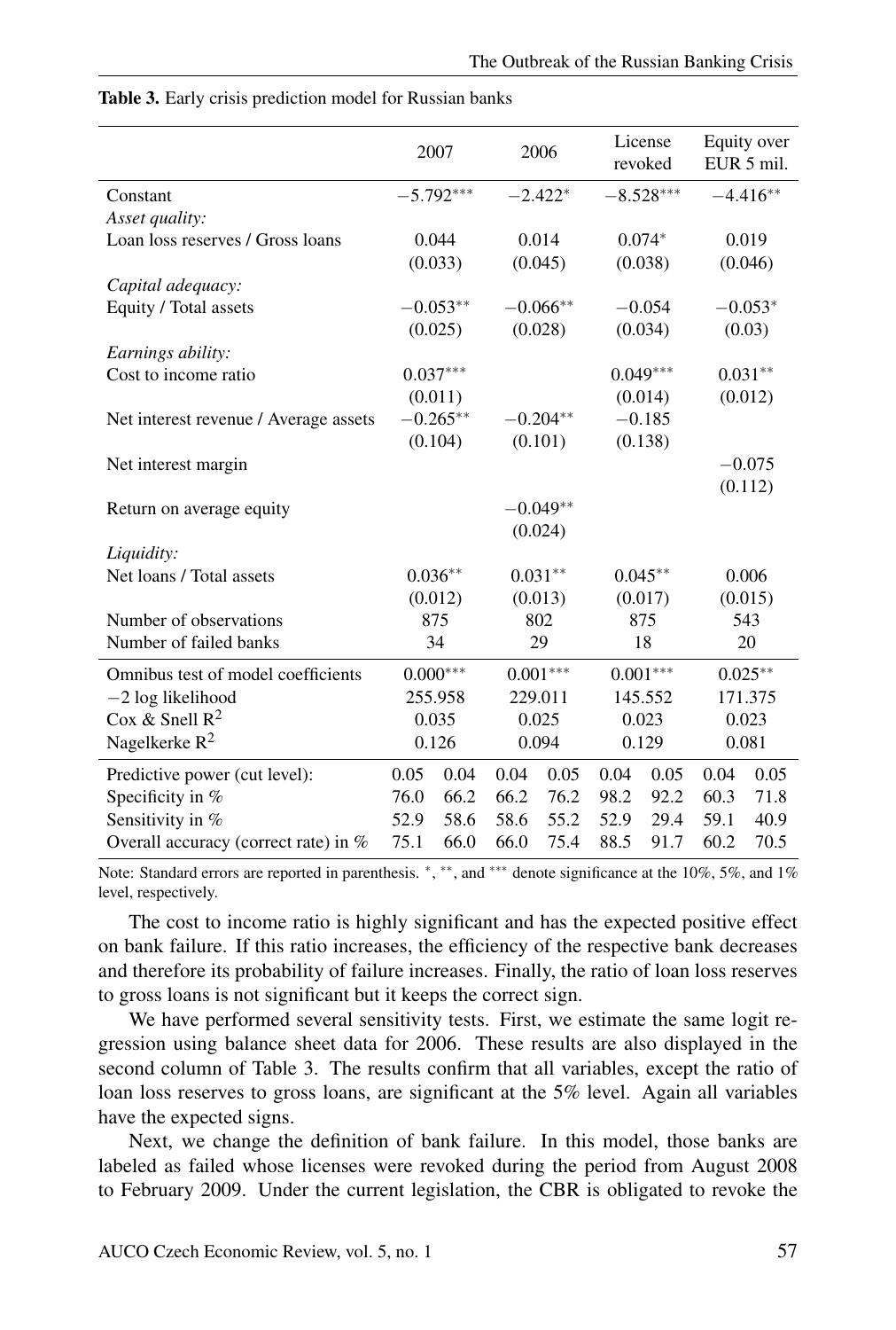license of a bank if the bank's capital adequacy ratio falls below 2 %. Using this definition of bank failure, the number of failed banks dropped from 34 to 18. The results of the logit regression for 2007 are presented in the corresponding column in Table 3. In this model, only three independent variables are significant: the cost to income ratio, the ratio of net loans to total assets, and the ratio of loan loss reserves to gross loans. The other explanatory variables have the expected effect on bank failure but are not significant.

Finally, we follow Karas and Schoors (2007) and exclude those banks from the initial sample of 2007 whose equity is below EUR 5 million. The reason for excluding these banks is that we want to make sure that we observe "real" banks and not pocket or highly specialized small banks. To be able to compare the results of this model with the results from the initial model of 2007 we decided to use the same variables as in the initial model for 2007. Therefore, we will only present the results of the regression model. Due to the new EUR 5 million equity threshold, the remaining dataset consists of 543 banks of which 20 actually failed. In this sensitivity analysis, only two variables are significant: the ratio of equity to total assets and the cost to income ratio. Nevertheless, the remaining variables have the expected signs and therefore the expected effect on bank failure, which confirms the overall robustness of our early warning model for Russia.

#### 7. Bank failure predictions

After having identified ratios which affect the probability of failure, the final step tries to observe how many of the actual failures and non-failures can be predicted by the estimated models. Actually, none of the discussed specifications were able to identify any of the actually failed banks if we used a cut-value of 0.5. Therefore, we look for the optimal cut-value as follows. When classifying a bank into one of the two possible categories, failure or non-failure, the following two misclassification problems can appear (Hwang et al. 1997): first, a Type I error, *P*(*N*|*F*), occurs when a failure is classified as non-failure, this leads to misclassification costs of  $C(N|F)$ ; second, a Type II error,  $P(F|N)$ , occurs when a non-failure is classified as failure, resulting in misclassification costs of  $C(F|N)$ . Choosing the prior probabilities or cut-value depends on the balancing costs of Type I and Type II errors.

Most published studies (e.g. Barr and Siems 1997) assert that the cost of misclassifying a bank that fails (Type I error) is greater than the cost of misclassifying a bank that continues to survive (Type II error). They argue that the cost of performing an onsite examination which results in significant operating improvements is less than the cost of a bailout of the same bank if it had not been examined and failed. Especially in the current situation, where major financial institutions around the world have had to be supported with government funds, this argument seems to be reasonable.

In the base model of 2007, we started with the assumption that the prior probabilities and misclassification costs of failure were equally assigned. Therefore, we chose a cut-value of 0.5 (Martin 1977; Sinkey 1975). Applying this cut-level, the model did not forecast any of the failed banks. Lowering the cut-level allows more banks to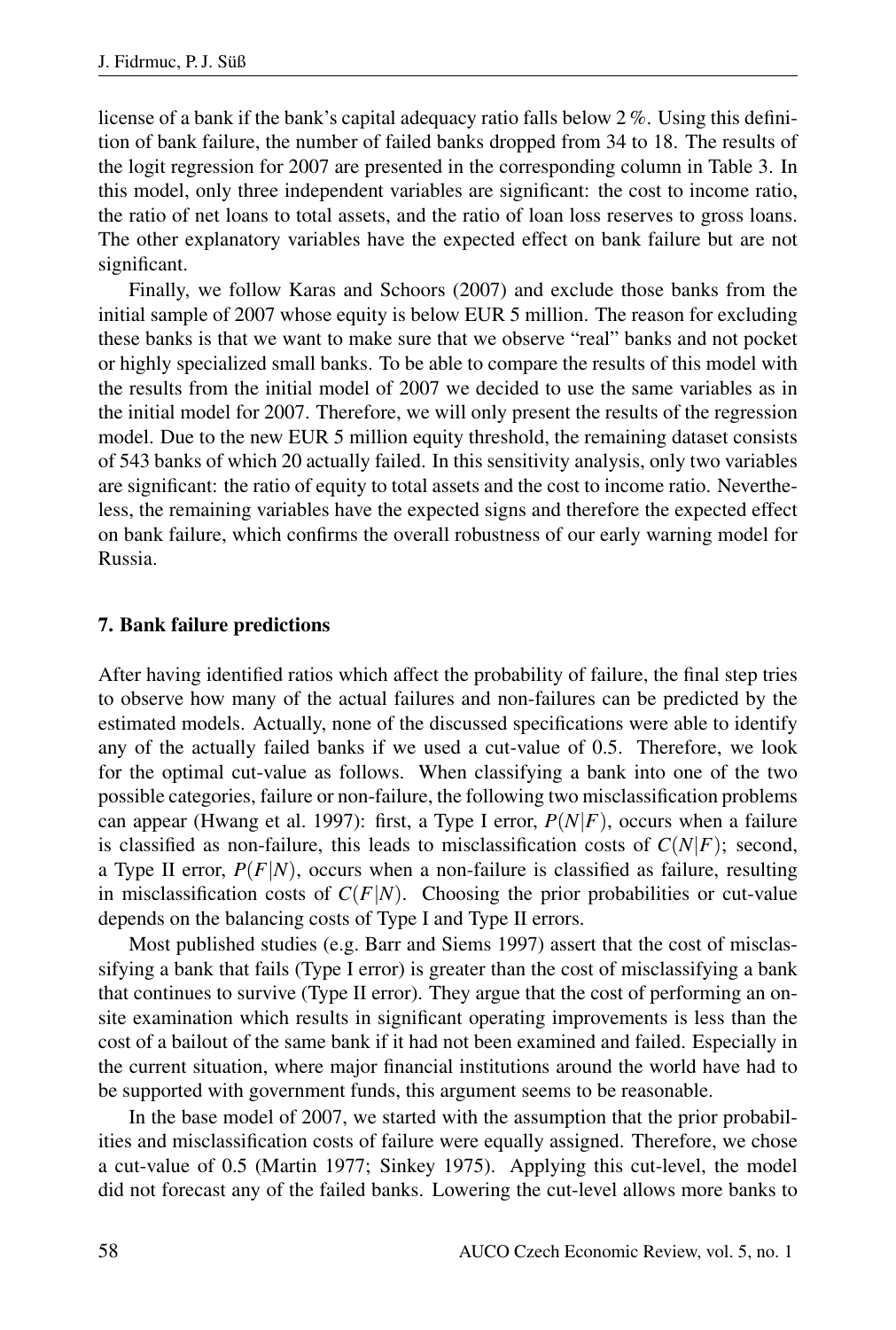be picked up, thereby the Type I error is reduced, which on the other hand raises the frequency of the Type II error.

Next, following Demirgüç-Kunt and Detragiache (1998, 2005), we set the cut-level to 0.05, 0.04 and 0.02 to identify which of these cut-levels leads to the best predictive power of the model and, therefore, minimizes the costs of misclassifying banks. As discussed previously, one has to keep in mind that the costs associated with a Type I error are much greater than the costs associated with a Type II error. Hence we analyze four different scenarios where the ratios of costs of a Type I error to those of a Type II error are: 2:1, 5:1, 10:1 and 20:1. The 5:1 ratio for example assumes that the cost of misclassifying a bank that in fact fails is 5 times the cost of misclassifying a bank that survives. This analysis reveals that a cut-level of 0.05 or 0.04 should be selected.

This decision should, however, not be made without keeping the overall predictive power of the model in mind. The results for the selected cut-values can be found in Table 3. When we use a cut-level of 0.05, the overall predictive power of the 2007 model reaches 75.1 %. In this case, 52.9 % of those banks which actually failed were predicted to fail. This is referred to as the sensitivity of the prediction. Of the non-failed banks, 76 % were correctly classified by the model. This is known as the specificity of the prediction. When we use a cut-level of 0.04, the overall predictive power of the model decreases to 66.9 %. The percentage of correctly predicted failed banks, however, increases to 64.7 %. Therefore, we select the cut-level of 0.05 because this level seems to offer a good trade-off between the Type I and Type II errors. Hence the model is able to actually predict over 50 % of the actually failed banks.

For the model using balance sheet data from 2006, the model with a cut-value of 0.5 is again not able to identify any of the actual failures. Table 3 shows the results for the two most powerful cut-levels, 0.05 and 0.04. As in the model of 2007, we can see that the cut-value of 0.05 is sufficient due to the fact that this value seems to be able to balance the trade-off between Type I and Type II errors. Furthermore, the overall predictive power even increases slightly when compared to the model for 2007. The model for 2006 is able to predict 55.2 % of the actual failures and 76.2 % of the non-failures. The corresponding predictive powers of the 2007 model are 52.9 % and 76.0 %, respectively. This result is in line with the results from other studies. Amongst others, Westgaards and van der Wijst (2001) find that the predictive power of the model increases when moving from a one year ahead to a two year ahead model.

Changing the definition of bank failure to "withdrawal of the banking license", the overall predictive power of the model even reaches 91.7 % when using a cut-level of 0.05. However, in this case the model is only able to predict 29.4 % of the failed banks. However, when a cut-level of 0.04 is applied, the predictive power is substantially improved and the model is able predict 52.9 % of the observed failures. The major difference to the 2007 model is that the model with the alternative definition of failure is able to predict 98.2 % of non-failed banks. The overall predictive power of the model reaches 88.5 %. Compared to the previous models, therefore, this model has by far the best overall predictive power.

Finally, the predictive power of the model which applies the EUR 5 million equity restriction turns out to be satisfactory. Similarly to the alternative definition of bank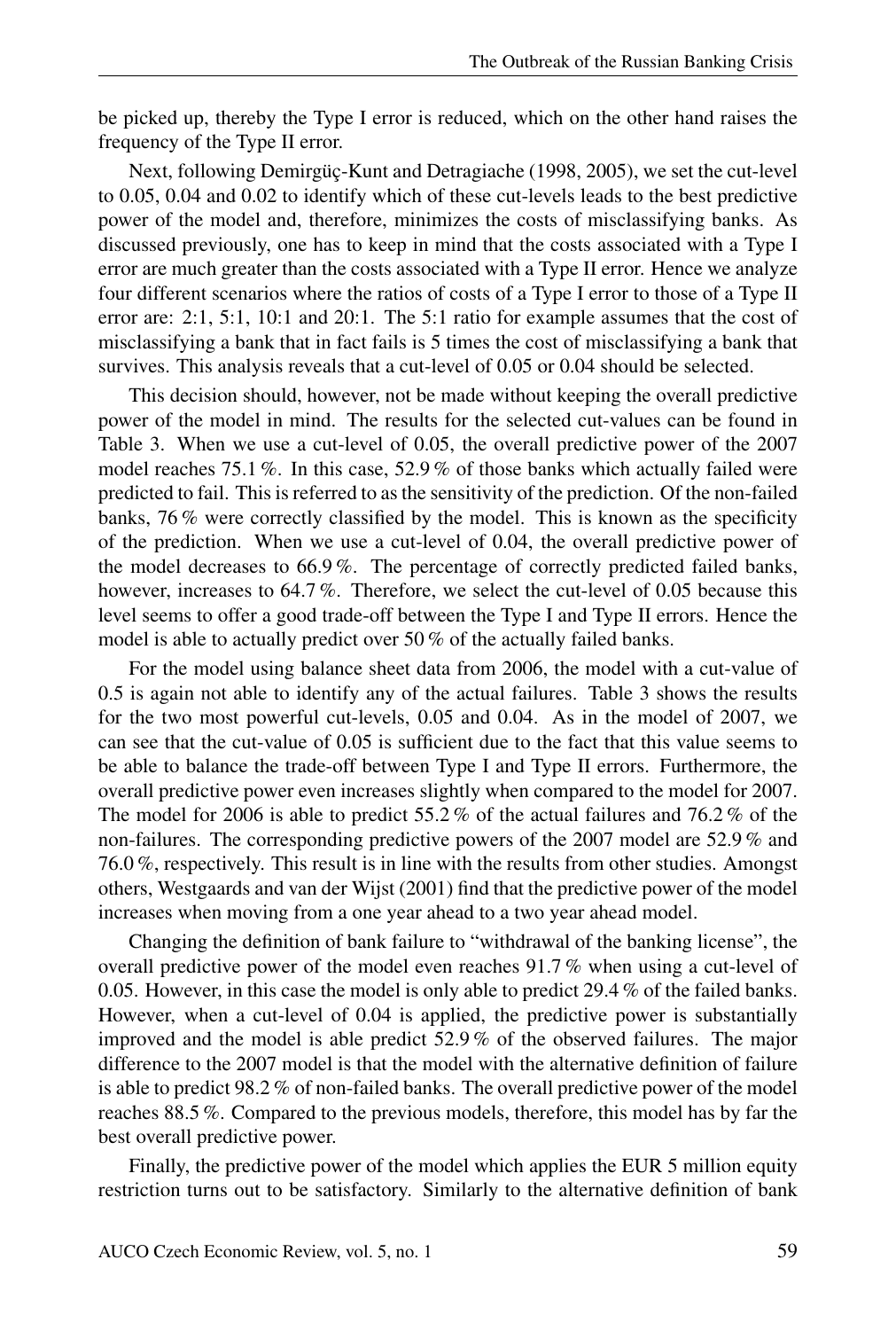failure, the cut-level of 0.04 seems to be the appropriate cut-level in this model: using a cut-level of 0.04, the overall predictive power of the model reaches 60.2 %. The model is able to predict 59.1% of the failed banks and 60.3 % of the non-failed banks. However, the overall predictive power of the model increases when using a cut-level of 0.05 to 70.5 %.

#### 8. Conclusions

In the second half of 2008, the global economy entered into the first recession since the Great Recession. The impact of the global financial crisis turned out to be much deeper than expected. The impact of the crisis on Russia did not only disclose the structural weaknesses of the Russian economy, such as its high dependence on the oil price. The crisis also put the Russian banking system in severe distress. Large government interventions were needed to mitigate the effects of the financial crisis on the banking system, the currency and the general economy. These government measures provide evidence for the fact that the financial crisis in Russia was at least partially home-made.

The Russian financial sector faced four shocks during the global crisis. Firstly, the global credit crisis caused a sudden stop and then a reversal in capital flows as investors fled to quality. Secondly, the crisis affected Russia's banking system, which led to a liquidity crisis. Thirdly, a sharp drop in the oil price and devaluation pressure on the ruble decreased Russia's foreign reserves. Finally, Russia's stock market experienced a massive decline losing two thirds of its value in less than five month. In general Russia's policy response was proactive and larger than that of many other G-20 member countries and by far greater than the internationally recommended 2 % of GDP. However, the current financial crisis revealed the structural weaknesses inherent in the Russian banking system.

Especially small and medium-sized banks were affected by the financial crisis and were basically cut off the interbank market. This was due to their weak deposit base, given the dominance of either state-owned or -controlled banks. In addition these banks had to rely on international borrowing, which exposed them to a reversal in capital flows. The financial crisis revealed the need for restructuring. The results of the bank failure prediction model revealed that especially better capitalized banks have a lower probability of failure. Finally, our results indicate that less liquid banks have a higher probability of failure and that the higher the profitability of a bank the lower is the probability that it will fail.

Acknowledgment This research was largely completed during the stay of both authors at the University of Munich, whose hospitality is appreciated and acknowledged. The authors would like to thank Zuzana Fungáčová, Laurent Weil, Christa Hainz, Elisabeth Beckmann, Stephan Barisitz, Jürgen Jerger, and Richard Frensch, the participants of the Summer Academy on Central and Eastern Europe in Tutzing in July 2009 and the participants of the 11<sup>th</sup> International Academic Conference on Economic and Social Development at the Higher School of Economics in Moscow in April 2010 for helpful comments and suggestions. We acknowledge language advice by Susanne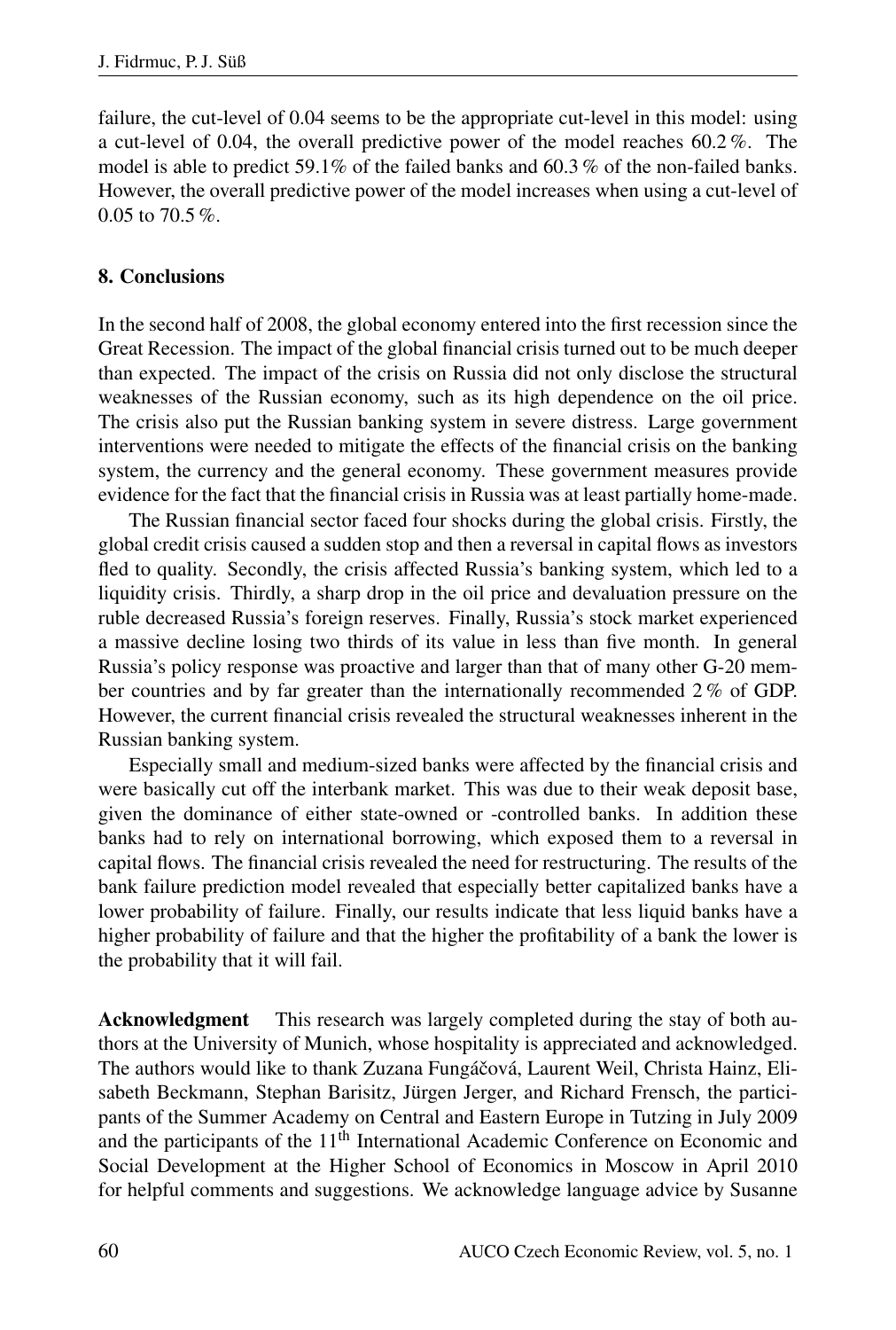Steinacher. Jarko Fidrmuc acknowledges the CESIUK support from the Operational Program of Research and Development in the framework of the European Regional Development Fund (ERDF).

## References

Altman, E. I. (1968). Financial Ratios, Discriminant Analysis and the Prediction of Corporate Bankruptcy. *The Journal of Finance*, 23, 589–609.

Bank for International Settlements (BIS) (2002). Supervisory Guidance on Dealing with Weak Banks. Basel, BIS, Basel Committee on Banking Supervision.

Barisitz, S. (2008). Russian Banking in Recent Years: Gaining Depth in a Fragile Environment. Presented at a SUERF Workshop and Special OeNB East Jour Fixe, Oesterreichische Nationalbank, Vienna, 23 January 2009.

Barr, S. R. and Siems, F. T. (1997). Bank Failure Prediction using DEA to Measure Management Quality. In Barr, R. S., Helgason, R. V. and Kennington, J. L. (eds.), *Advances in Metaheuristics, Optimization, and Stochastic Modeling Techniques*. Dordrecht, Kluwer, 341–365.

Bogetic, S. (2008). Russia's Financial Crisis: Causes, Consequences and Prospects. Presented at a SUERF Workshop and Special OeNB East Jour Fixe, Oesterreichische Nationalbank, Vienna, 23 January 2009.

Brunnermeier, M. K. (2008). Deciphering the 2007–2008 Liquidity and Credit Crunch. *Journal of Economic Perspectives*, 23, 77–100.

Demirgüç-Kunt, A. and Detragiache, E. (1998). The Determinants of Banking Crisis in Developing and Developed Countries. *IMF staff paper*, 45, 81–109.

Demirgüç-Kunt, A. and Detragiache, E. (2005). Cross Country Empirical Studies of Systemic Bank Distress: A Survey. Washington, World Bank, Policy Research Working Paper No. 3719.

Derviz, A. and Podpiera, I. (2008). Predicting Bank CAMELS and S&P Ratings: The Case of the Czech Republic. *Emerging Markets Finance and Trade*, 44, 117–130.

Dreger, C. and Fidrmuc, J. (2011). Drivers of Exchange Rate Dynamics in Selected CIS Countries: Evidence from a FAVAR Analysis. *Emerging Markets Finance and Trade*, forthcoming.

Estrella, A. and Park, S. (2000). Capital Ratios as Predictors of Bank Failure. *Economic policy Review,* 6, 26–42.

Flannery, M. J. (1998). Using Market Information in Prudential Bank Supervision: A Review of the U.S. Empirical Evidence. *Journal of Money, Credit and Banking*, 30, 273–305.

Fungáčová, Z. and Poghosyan, T. (2011). Determinants of Bank Interest Margins: Does Bank Ownership Matter? *Economic Systems*, forthcoming.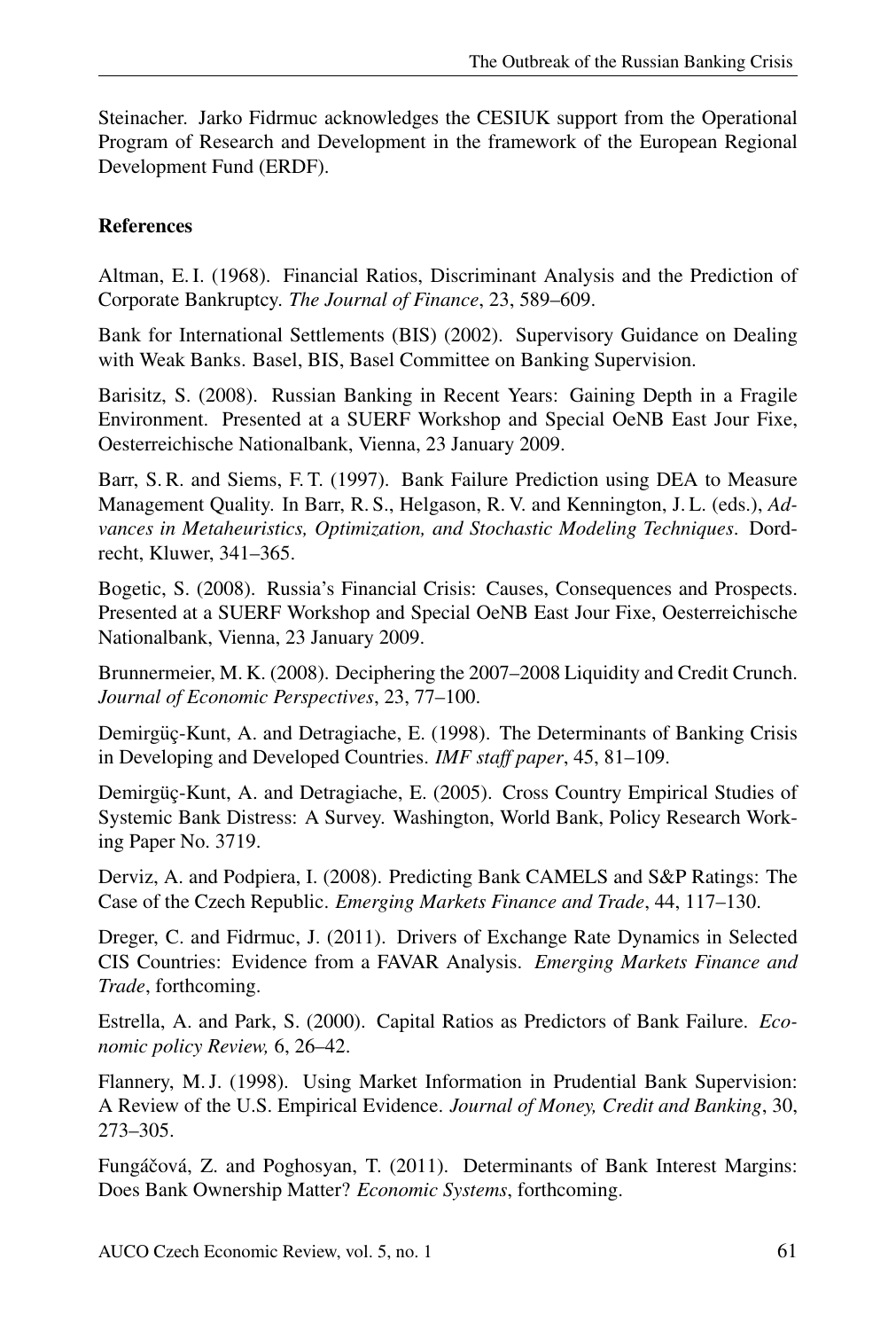Fungáčová, Z. and Solanko, L. (2008a). Current Situation in the Russian Banking Sector. Helsinki, BOFIT, Expert View No. 5/2008.

Fungáčová, Z. and Solanko, L. (2008b). Risk Taking by Russian Banks: Do Location, Ownership and Size Matter? Helsinki, BOFIT, Discussion Paper No. 41.

Fungáčová, Z. and Weill, L. (2009). How Market Power Influences Bank Failures: Evidence from Russia. Helsinki, BOFIT, Discussion Paper No. 12.

Golovan, S., Peresetsky, A. and Karminsky, A. (2004). Probability of Default Models of Russian banks. Helsinki, BOFIT, Discussion Paper No. 21.

Hanousek, J., Kočenda, E. and Ondko, P. (2007). The Banking Sector in New EU Member Countries: A Sectoral Financial Flows Analysis. *Czech Journal of Economics and Finance*, 57(5–6), 200–224.

Hwang, D. Y., Lee, F. C. and Liaw, T. (1997). Forecasting Bank Failure and Deposit Insurance Premium. *International Review of Economics and Fiance*, 6, 317–334.

Kaminsky, L. G. and Reinhart, C. M. (1999). The Twin Crisis: The Causes of Banking and Balance of Payments Crisis. *American Economic Review*, 89, 473–500.

Karas, A., Schoors, K. and Lanine, G. (2008). Liquidity Matters: Evidence from the Russian Interbank Market. Helsinki, BOFIT, Discussion Paper No. 19.

Karas, A., Schoors, K. and Weill, L. (2010). Are Private Banks More Efficient than Public Banks? *Economics of Transition*, 18, 209-244.

Konstandina, N. (2006). Probability of Bank Failure: the Russian Case. Kiev, Economic Education and Research Consortium, Working Paper No. 01.

Kuznetsov, A. (2003). Crisis of 1998 and Determinants of Stable Development of a Bank. Moscow, New Economic School, Working Paper No. BSP/2003/062 E.

Lanine, G. and Vander Vennet, R. (2006). Failure Prediction in the Russian Bank Sector with Logit and Trait Recognition Models. Ghent, Ghent University, Faculty of Economics and Business Administration, Working Paper No. 5/329.

Lehmann, A. (2008). Banks and Financial Reform: Their Role in Sustaining Russia's Growth. Presented at a SUERF Workshop and Special OeNB East Jour Fixe, Oesterreichische Nationalbank, Vienna, 23 January 2009.

Männasoo, K. and Mayes, G. D. (2009). Explaining Bank Distress in Eastern European Transition Economies. *Journal of Banking and Finance*, 33, 244–253.

Martin, D. (1977). Early Warning of Bank Failure: A Logit Regression Approach. *Journal of Banking and Finance*, 1, 249–276.

Peresetsky, A. and Karminsky, A. (2008). Models for Moody's Bank Rating. Helsinki, BOFIT, Discussion Paper No. 17.

Reinhart, C. M. and Rogoff, K. (2008). Is the US-Subprime Crisis So Different? An International Historical Comparison. *American Economic Review*, 98, 339–344.

Reinhart, C. M. and Rogoff, K. (2009). The Aftermath of Financial Crisis, *American Economic Review*, 99, 466–472.